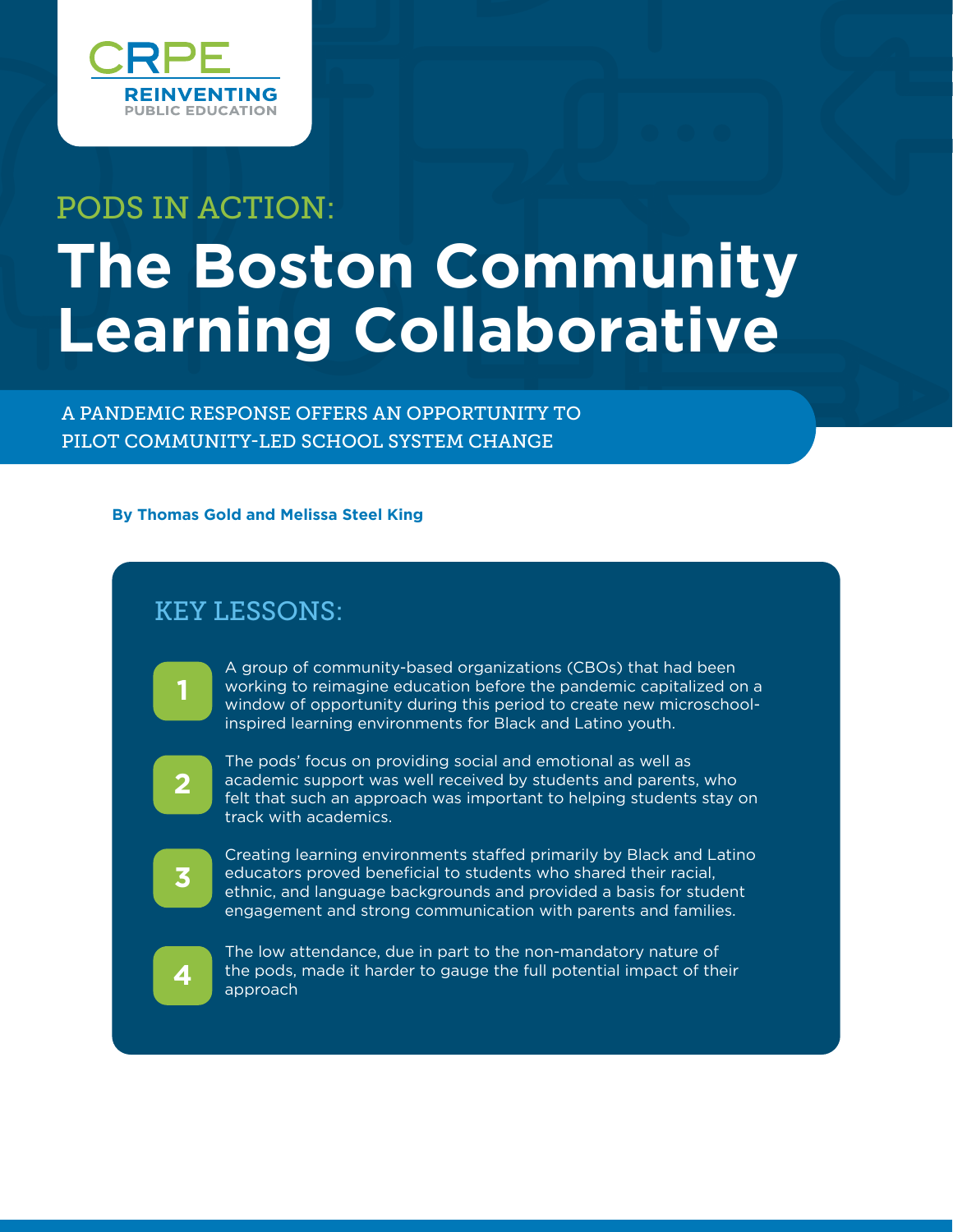

# **Community Groups Come Together in Crisis**

During the spring of 2020, two months into the global COVID-19 pandemic, four leading CBOs in Boston—the YMCA of Greater Boston, Latinos For Education (LFE), Inquilinos Boricuas en Acción (IBA), and The BASE—came together to discuss what they can do to help underserved children in the city experiencing education disruption.

At the time, students were struggling to adjust to remote learning from home and didn't always have the necessary resources or supervision to provide a proper learning environment. The predictions for the fall were bleak: a continuation of remote learning as the pandemic raged globally.

In response to the challenge, the organizations used their existing partnership, called the Community Learning Collaborative (CLC), to organize a series of in-person learning centers to meet the needs of youth who found themselves facing a whole year outside of physical school buildings.

This case study provides a description of the implementation of the CLC pods during the 2020–21 school year, including initial information on their potential impact.

## **CLC Origins: Organizing to Address Opportunity Gaps in Boston**

This wasn't the first time these four organizations had worked together. The CLC partners had been meeting for roughly seven months when the COVID-19 pandemic hit in March 2020. With support from the Lynch Foundation, the partners had been working on what they called their "Moonshot" initiative, drawing on their collective expertise as leaders of color in Boston to generate bold and innovative solutions for Black and Latino students in the city's public schools.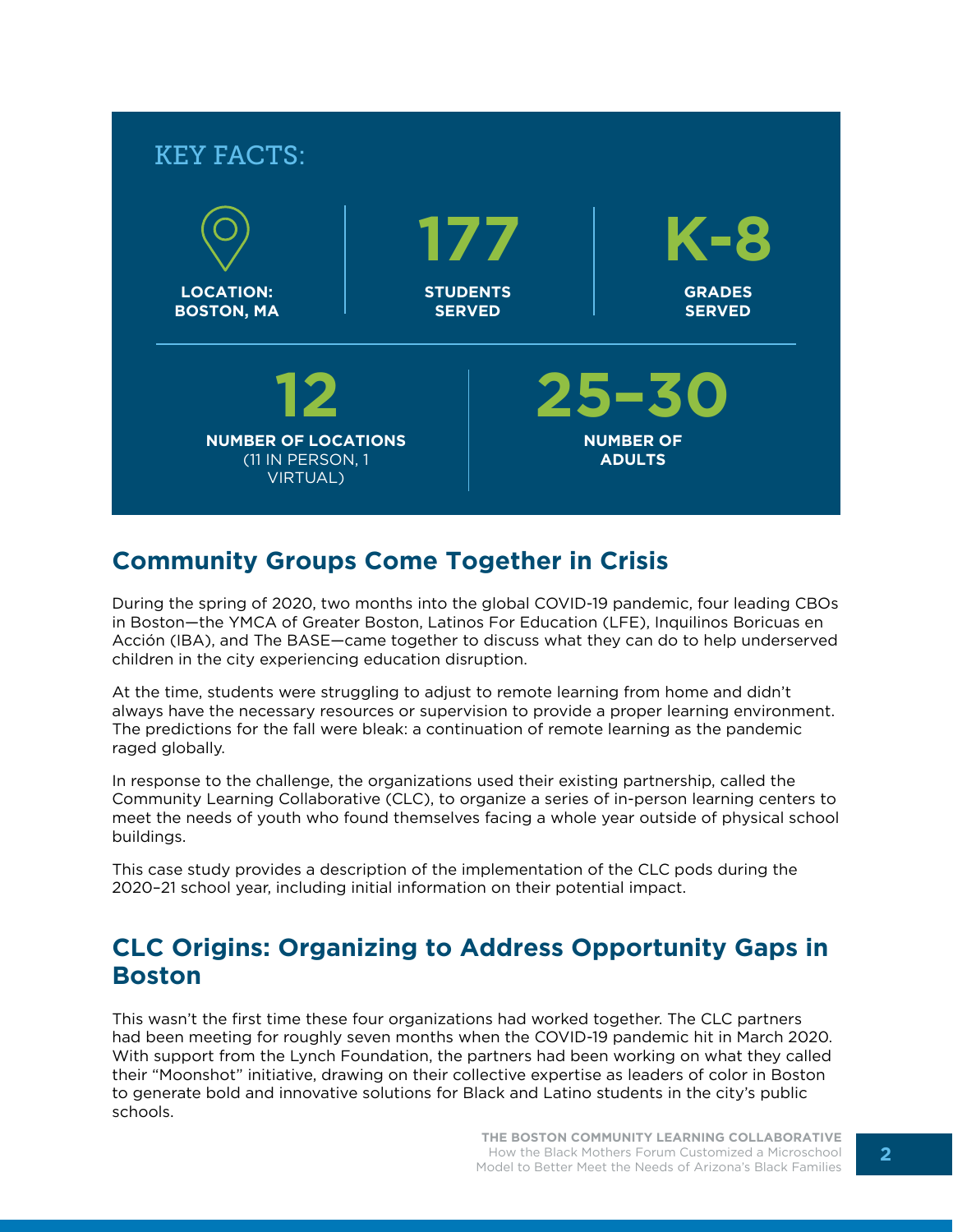The goal was to bring together allies who could "shift the educational paradigm for our children and eliminate the opportunity and achievement gaps that have plagued Boston for many decades."

In the summer of 2020, the partners convened and realized that they had a unique opportunity to create in-person learning pods, a new idea built on the concept of microschools, which were growing rapidly during the early months of the pandemic.

Through the pods, they argued, the CLC leaders could implement and test features of a learning environment that they viewed as critical to the success of the students in their communities. Lessons from implementing the pods could inform the development of the "Moonshot" idea in the future.

In September 2020, the four organizations secured funding from the Lynch Foundation and several other local funders and began the work of launching 12 learning pods. All four leaders met every Monday to discuss the status of the pods, address emerging issues, and plan for the following week. The leaders acknowledged that it was challenging to pull together a highquality program in such a short amount of time, while simultaneously running their separate organizations.

Despite the challenges, the commitment at the highest level of each organization to build the relationship helped consolidate trust among the four leaders, which in turn enabled them to share expertise and resources with little to no competition or conflict among them.

# **The CLC Learning Pods**

The CLC created 12 pods: 11 in-person pods supporting 165 students and a virtual pod that supported an additional 12 students. The in-person pods supported elementary and middle school students, while the virtual pod supported high school students. More than half of all the in-person pods were in one location: at the YMCA in the Roxbury neighborhood of Boston. Another three pods were run by IBA and housed at the Cathedral of the Holy Cross. The BASE housed one additional pod at their sports facility, which included access to athletic fields and equipment. Pods that shared a building were positioned in a way that allowed them to maintain separation from the other pods, in order to adhere to social-distancing rules.

| Organization       | Location                                  | <b>Number of Pods</b> | <b>Number of Students</b> |
|--------------------|-------------------------------------------|-----------------------|---------------------------|
| <b>YMCA Boston</b> | The Roxbury YMCA                          | 7                     | 119                       |
| <b>IBA</b>         | The Cathedral of the<br><b>Holy Cross</b> | 3                     | 31                        |
| The BASE           | The BASE                                  |                       | 15                        |
| <b>IBA</b>         | Virtual                                   |                       | 12                        |
| Total              |                                           | 12                    | 177                       |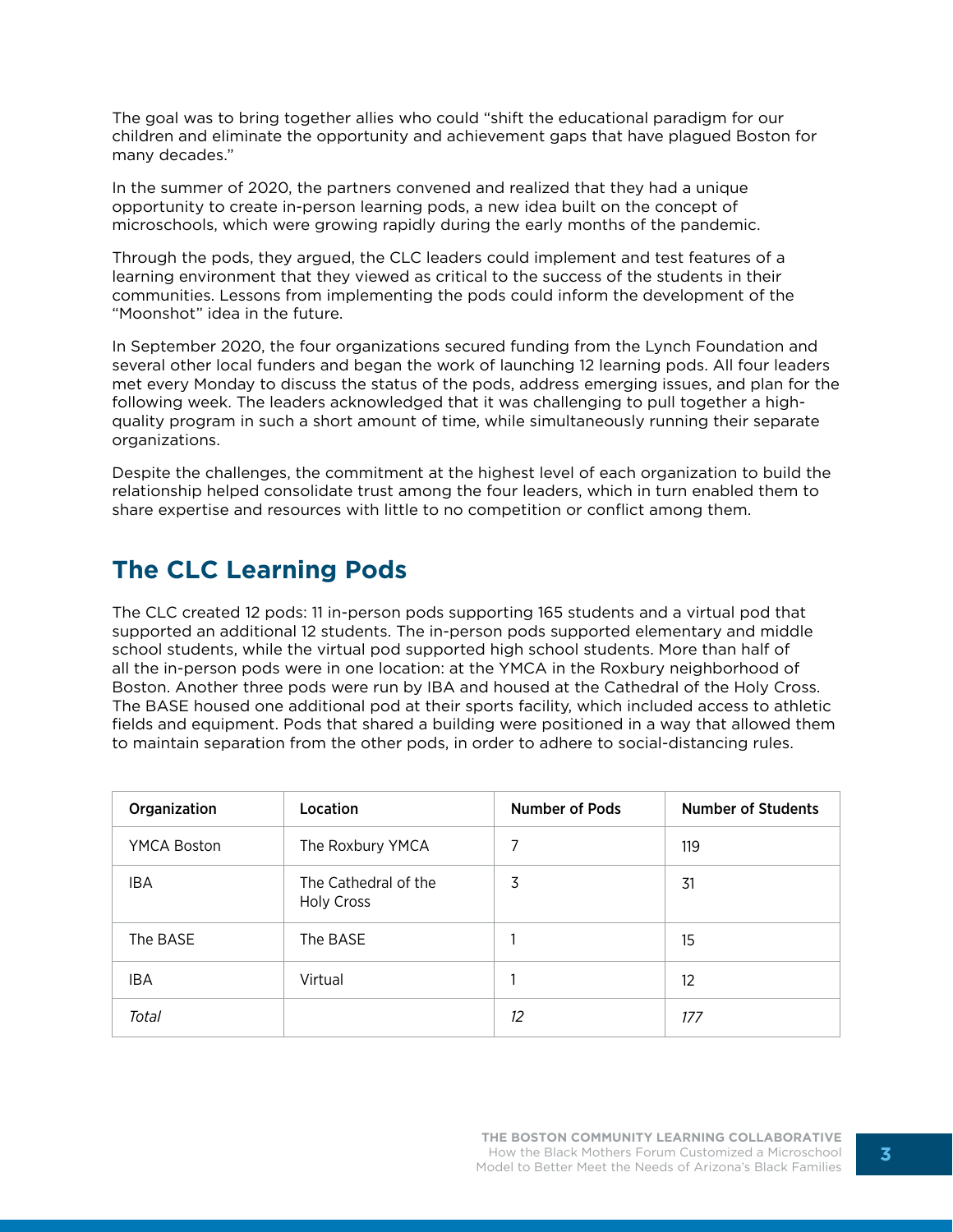Students came from different parts of Boston to attend the in-person pods, which supported students at all ages from 5 to 14. Of these students, 44 percent were aged 8 to 10, while the rest were evenly split between 5 to 7 and 11 to 14. The students also came from different backgrounds, though 82 percent identified as either Black or Hispanic or Latino, with half of all students identifying as Hispanic or Latino.

- **• The YMCA of Greater Boston** is an organization that is dedicated to "improving the health of mind, body, and spirit of individuals and families in their communities." The Boston Y comprises multiple branches and program centers throughout urban Boston. As the oldest and largest of all four organizations, the YMCA helped the collaborative move faster in setting up the pods because of their existing infrastructure and knowhow, from running daily after-school and summer programs to administering the hiring, training, and licensing processes.
- **• Inquilinos Boricuas en Acción (IBA)** was established in 1968 as a nonprofit organization with its origins in the Puerto Rican movement to prevent the housing displacement of their community in Boston. Since that time, the organization has grown, managing over 667 affordable housing units and programs in education and the arts. Annually, IBA's programs serve 1,300 low-income people, while nearly 5,000 people attended IBA arts events last year. IBA is a national model for the integration of affordable housing with comprehensive, culturally responsive and bilingual (English/Spanish) programming strengthened by social support institutions.
- **• The BASE** is a CBO that reimagines urban youth success through academics and athletics. Since the 1970s, The BASE has organized high-performing baseball and softball teams that have competed in leagues locally and nationally. Youth from The BASE teams have gone onto college, work and even into the ranks of Major League Baseball. The BASE, which is known for its after-school and summer athletic leagues, brought knowledge in running out of school time programs, with particular strengths in cultivating a team culture and supporting students' physical and social emotional development.
- **• Latinos for Education (LFE)** served as the "backbone" of the CLC and the only organization that did not host a pod. LFE's mission is to develop, place and connect Latino leaders in the education sector, building an ecosystem of Latino advocates by infusing new talent into positions of influence. LFE believes that Latino leaders should be at the forefront of creating an equitable education for Latino students. Latinos for Education provided administrative and curriculum support for all of the other organizations implementing the pods.

The pods were staffed by a total of 25 to 30 educators. The largest number of staff worked at the pod at the Roxbury YMCA, with 15 to 20 people at any one time. Second was the Cathedral of the Holy Cross, which had five pod staff members. Finally, The Base had three pod staff members, and the virtual pod sponsored by IBA had two full-time pod staff.

The CLC made a concerted effort to hire Black and Latino staff to reflect the communities they serve and the fact that 82 percent of pod students identified as Black or Latino. Led by four leaders of color, the CLC was focused on creating an environment in the pods that would represent the racial and ethnic identities of the participating students. They saw this as an important contrast to Boston Public Schools (BPS), where—like in many school districts across the country—the proportion of teachers of color does not reflect the student body. In BPS, only 63 percent of the workforce identifies as a race or ethnicity other than White, compared to around 75 percent of all students who identify as a race or ethnicity other than White.<sup>1</sup>

<sup>1</sup> Andrew J. Rotherham and Thomas Gold, Window of Opportunity: How States and Localities Can Use Federal Rescue Plan Dollars to Diversify Their Teacher Workforce (Washington, D.C.: Bellwether Education Partners, July 2021), [https://bellwethereducation.org/sites/default/files/Bellwether\\_%20ARP%20Teacher%20Diversity%20Publication\\_Fi](https://bellwethereducation.org/sites/default/files/Bellwether_%20ARP%20Teacher%20Diversity%20Publication_Final.pdf)[nal.pdf](https://bellwethereducation.org/sites/default/files/Bellwether_%20ARP%20Teacher%20Diversity%20Publication_Final.pdf)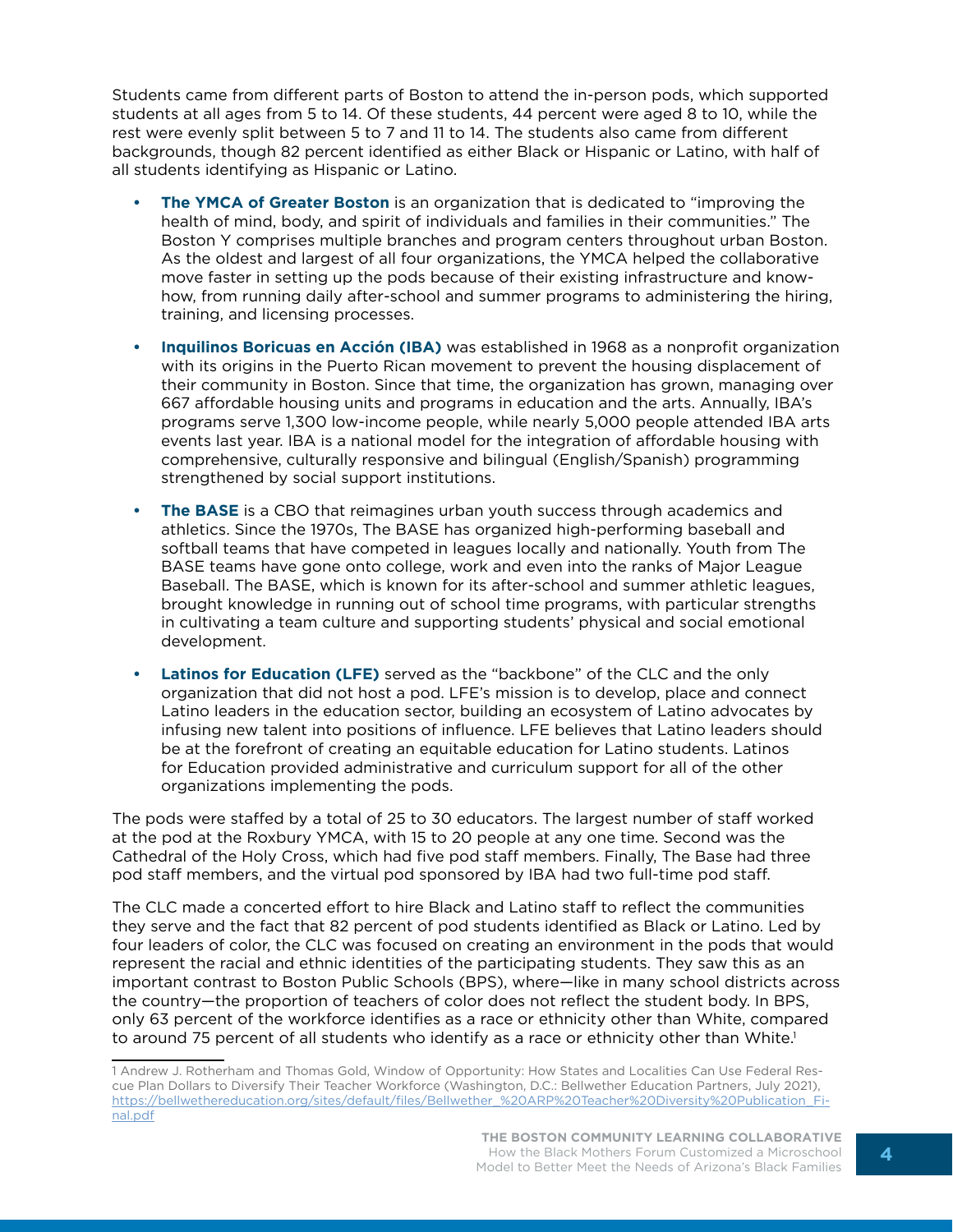Studies have demonstrated that all students benefit when schools employ a diverse teacher workforce. Black and Latino students in particular benefit when they have the opportunity to learn from teachers who come from the same racial and cultural backgrounds. Benefits of shared racial and cultural identity between Black and Latino students and their teachers include stronger academic results, fewer suspensions, and more engagement in school. There are many reasons for these results, including the fact that teachers of color may have more shared life experiences with their students and, in the case of Latino students, a common language. In addition, studies have shown that teachers of color generally have higher expectations of students of color than do White teachers.

The collaborative had to tap into their own networks to identify highly qualified candidates of color, since the typical recruitment channels for after-school educators were not as diverse. Each organization identified potential candidates by utilizing their own staff networks. In the end, 95 percent of all the pod staff identified as either Black or Latino. Since staff were working as counselors, they did not need teaching credentials to work with the children. However, over 50 percent of all staff had either BA or MA degrees. All staff had prior experience in the education or social sectors. A majority spoke Spanish.

The CLC was also intentional in their approach to teaching and learning, seeking to create an environment that focused on comprehensive student development in six key domains: academic, social and emotional, cognitive, physical and identity development. CLC leaders and staff worked hard to incorporate all of these domains into their programming and operations in an effort to address those areas that are often overlooked in school programming and curriculum. The CLC also had the opportunity to utilize the different competencies and skill sets of each organization.

Studies have demonstrated that all students benefit when schools employ a diverse teacher workforce. Black and Latino students in particular benefit when they have the opportunity to learn from teachers who come from the same racial and cultural backgrounds. Benefits of shared racial and cultural identity between Black and Latino students and their teachers include stronger academic results, fewer suspensions, and more engagement in school. There are many reasons for these results, including the fact that teachers of color may have more shared life experiences with their students and, in the case of Latino students, a common language. In addition, studies have shown that teachers of color generally have higher expectations of students of color than do White teachers.2

The collaborative had to tap into their own networks to identify highly qualified candidates of color, since the typical recruitment channels for after-school educators were not as diverse. Each organization identified potential candidates by utilizing their own staff networks. In the end, 95 percent of all the pod staff identified as either Black or Latino. Since staff were working as counselors, they did not need teaching credentials to work with the children. However, over 50 percent of all staff had either BA or MA degrees. All staff had prior experience in the education or social sectors. A majority spoke Spanish.

The CLC was also intentional in their approach to teaching and learning, seeking to create an environment that focused on comprehensive student development in six key domains: academic, social and emotional, cognitive, physical and identity development. CLC leaders and staff worked hard to incorporate all of these domains into their programming and operations in an effort to address those areas that are often overlooked in school programming and curriculum. The CLC also had the opportunity to utilize the different competencies and skill sets of each organization.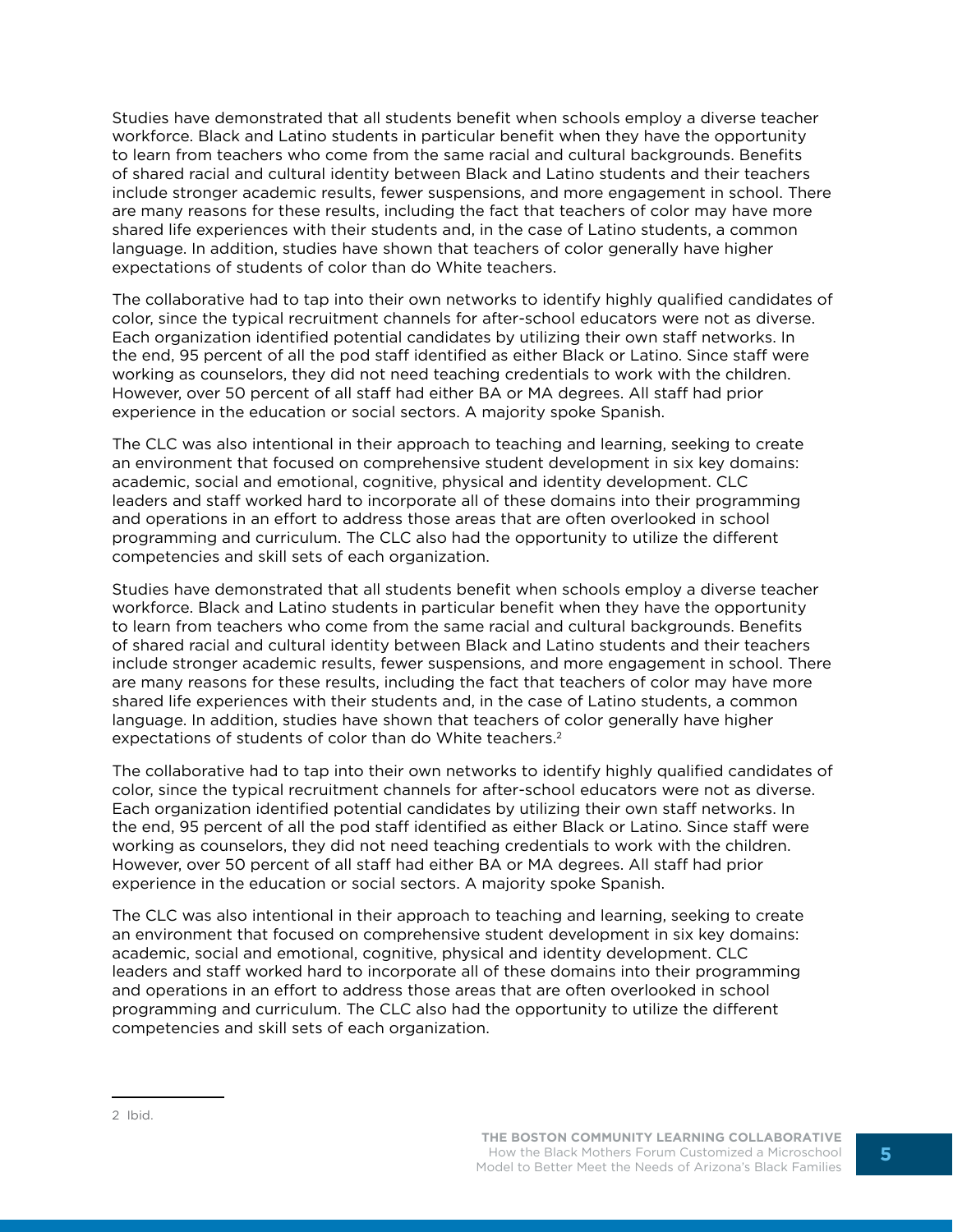## **High Trust, Strong Relationships, Positive Experiences but Low Attendance**

Our interviews revealed four core findings: (1) the pods' focus on providing social and emotional as well as academic support was well received by students and parents, and they felt that such an approach was important to helping students stay on track; (2) an emphasis on parent engagement created a critical bridge between student learning and their families; (3) the primarily Black and Latino staff was seen as critical to student and family engagement; and (4) the low attendance at the pods made it harder to gauge the full potential impact of their approach.

#### *Focus on Social and Emotional Needs*

The pods provided underserved students with a safe, supportive space for learning and enrichment during COVID-19, with a consistent structure and individualized support to help students stay on track with BPS virtual instruction. The daily schedule included a series of steps to prepare students for a whole day of online learning, starting at 8:00 a.m. with an opening circle after arriving, followed by a technology setup. After this, students would start the virtual learning sessions in their BPS classes, supported by an education coordinator at the local pod site.

After lunch, there was more virtual learning, and after that, students participated in a physical activity. Afterwards, they engaged in an enrichment activity, which may have involved the arts or culture, including a focus on identity. Finally, students participated in a closing circle led by program staff, before leaving for the day at 5:00 p.m.

For many CLC parents, the continuation of online learning in the 2020–2021 school year presented serious challenges. Parents and caregivers did not feel prepared to support their children academically during the year, and those whose jobs took them out of the house were not comfortable leaving their children alone at home. A poll by Care.com in July 2020 found similar concerns nationally: only 17 percent of parents polled felt prepared to support their children in virtual learning for the coming year.<sup>3</sup>

During interviews and focus groups, parents and students alike remarked on how beneficial the support was for them at this critical time. One parent explained that their five-yearold could not submit remote school assignments without an adult's assistance. As a result, "They were very behind in work when they finally made it into the Y, and I could not be more appreciative of everything they're doing for my kid."

The pods' approach involved putting less pressure on academic achievement and more focus on students' health and wellbeing. If a student didn't finish an assignment or complete a project, the focus of the staff at the pods was not to force the student to get the work done but to address any underlying factors contributing to the student's academic challenges.

This approach, however, did not appear to undermine academic success. A majority of parents reported that their children maintained or improved their grades. Of the parents surveyed, 46 percent thought that their child was getting better grades after enrolling in the program; the rest reported that their child maintained the same grades as before.<sup>4</sup> Parents and students

<sup>3</sup> Editorial Staff, "New survey reveals high level of back-to-school anxiety for parents amid the pandemic," Care.com, July 29, 2020, [https://www.care.com/c/back-to-school-survey-parents.](https://www.care.com/c/back-to-school-survey-parents)

<sup>4</sup> It is possible that in some responses to the survey, parents were suggesting that their children were doing better in the pods than in their normal, prepandemic schools. In fact, in interviews, some parents found the environment in the pods more conducive to learning. For example, one parent described an environment where her child was free of the bullying that existed in his normal school.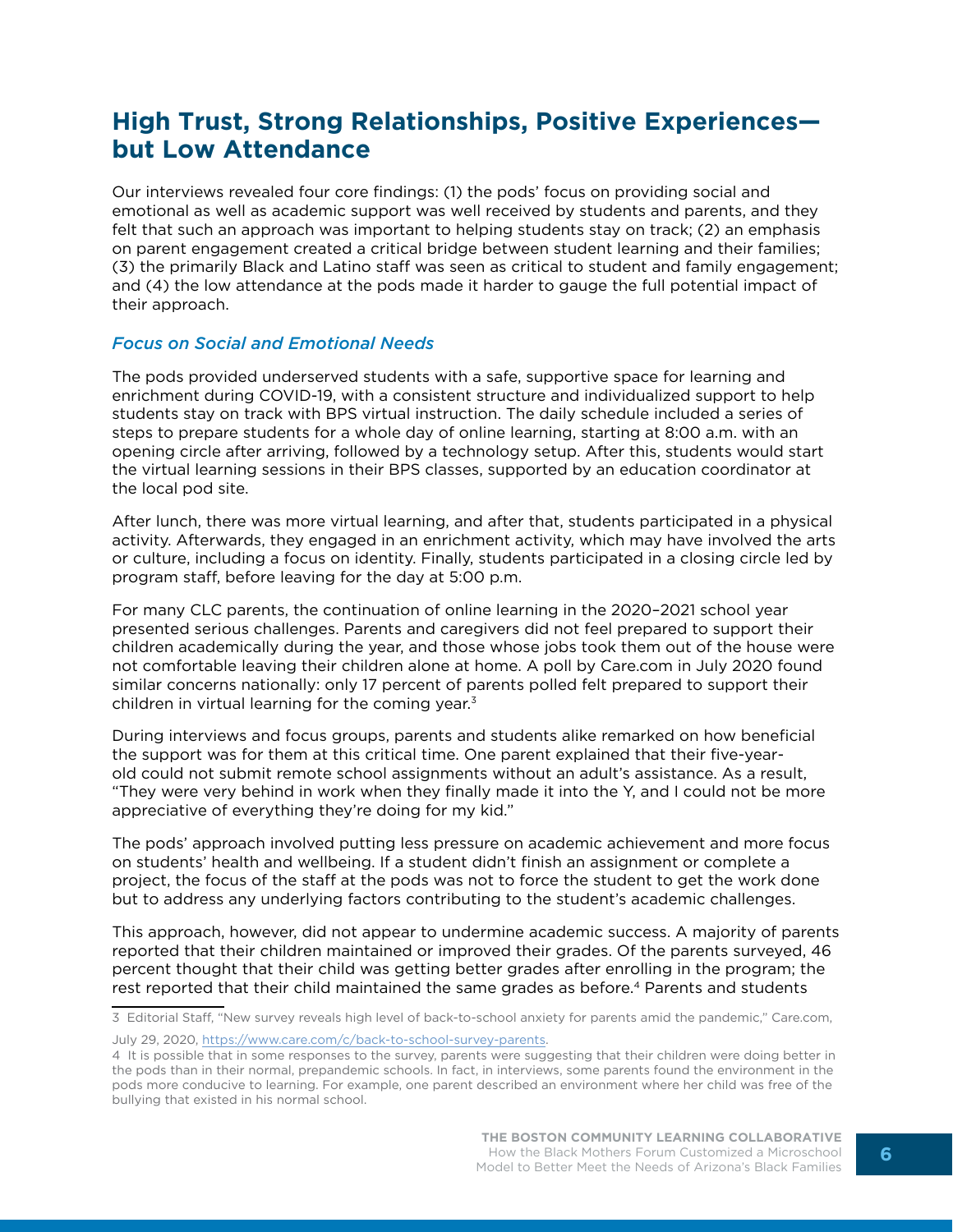explained that staff were able to provide support and structure for instruction that parents weren't always able to provide at home during the pandemic. Staff used structured flexibility to support students' attention and physical needs during virtual instruction.

The focus on addressing students' mental health occurred at both the in-person pods and the virtual (HS) pod. In the latter, students were offered weekly counseling, both virtually and in person, if they chose that option. This focus on mental health went a long way toward building trust between students and staff at the pods and seemed to be something students lacked at their own schools. "It shows us someone cares," one student said. "I wish that in school we had a counselor or something that we could talk to weekly to see how we're doing and stuff."

In addition to supporting children's academic and cognitive development, CLC leaders developed an enrichment program to nurture growth in areas such as physical health and identity. Staff drew on resources at each site to adapt and implement the activities. For example, students at The BASE were able to use the sports facilities to play basketball and other sports. Staff at the Cathedral of the Holy Cross—which was run by IBA—designed arts and crafts and movement activities that they could do indoors.

The physical programming included strength training and conditioning, dancing, and movement to music. The results of these efforts were positive. Of the surveyed parents, 92 percent agreed that their child(ren) enjoyed "the other activities offered, for example physical activity, art, and learning about their identity" (see Figure 1).



## **Figure 1. Parent Survey: Experience with Pods**

Identity-focused activities engaged students in their family backgrounds, personal stories, and self-efficacy as leaders. These activities were met positively by students.

"I think that brought us more together," one said in an interview. "I know that the skin is just a color, doesn't change the fact of anything, like who [has] more money or something else like that. And I feel like I learned more about my past and how I can change my future."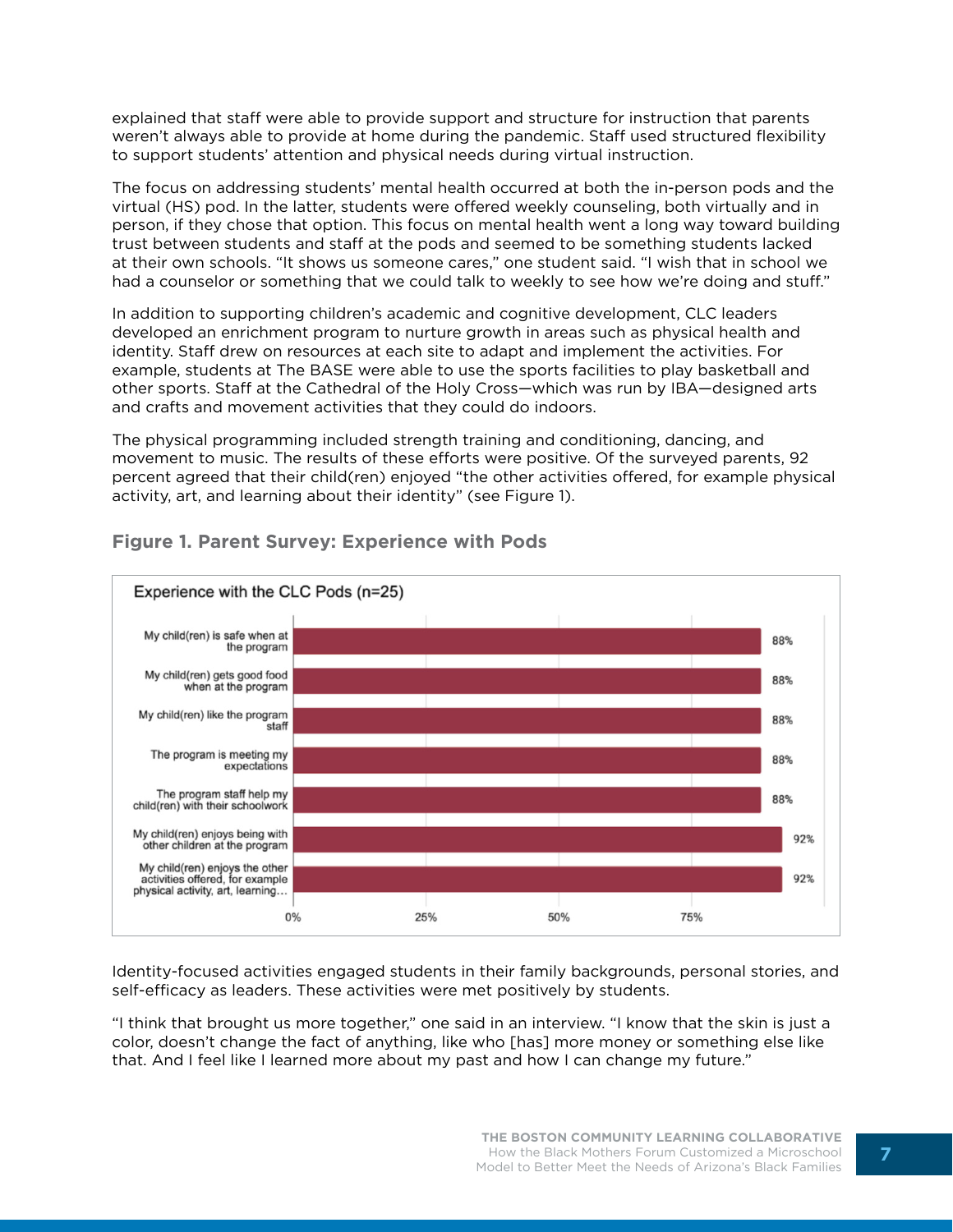They also allowed staff to address current issues of race and equity, something that parents said they appreciated. One mentioned that the pods helped answer students' questions about Black Lives Matter and the social movement for racial justice.

#### *Consistent Parent Engagement*

The learning pods provided a bridge between the children's families and their schools, offering parents a connection that is critical for student learning. Research has demonstrated the importance of parental involvement in students' academic and social growth in school. As one study argued, "Children learn best when the significant adults in their lives—parents, teachers, and other family and community members—work together to encourage and support them."5

The staff at the pods played a unique role, providing a support system for students and families while the children engaged in remote learning with BPS. Their role gave them visibility into how participating students were engaging with virtual instruction, and they were intentional about serving as another set of eyes and ears for parents, sharing information about how students are doing in school and what additional help they might need. Parents and staff both reported that the two big transition periods—when parents dropped off their children and when they picked them up—offered them opportunities to discuss their child's progress and any academic or social-emotional needs.

In return, parents reported positive and engaging experiences with staff at the pods on surveys and interviews. Ninety-two percent of surveyed parents agreed that the staff at the pods tell them about their child(ren)'s day, "good or bad." The same proportion of parents reported on the survey that they had a "good understanding" of what is happening at the pods. Finally, nearly 70 percent of surveyed parents indicated that they have a stronger relationship with CLC staff than with the teachers at their child's school (see Figure 2).



## **Figure 2. Parent Survey: Relationships**

*Intentional Staffing with Black and Latino Educators*

<sup>5</sup> James P. Comer and Norris Haynes, "The Home-School Team: An Emphasis on Parent Involvement," Edutopia, July 1, 1997, <https://www.edutopia.org/home-school-team>.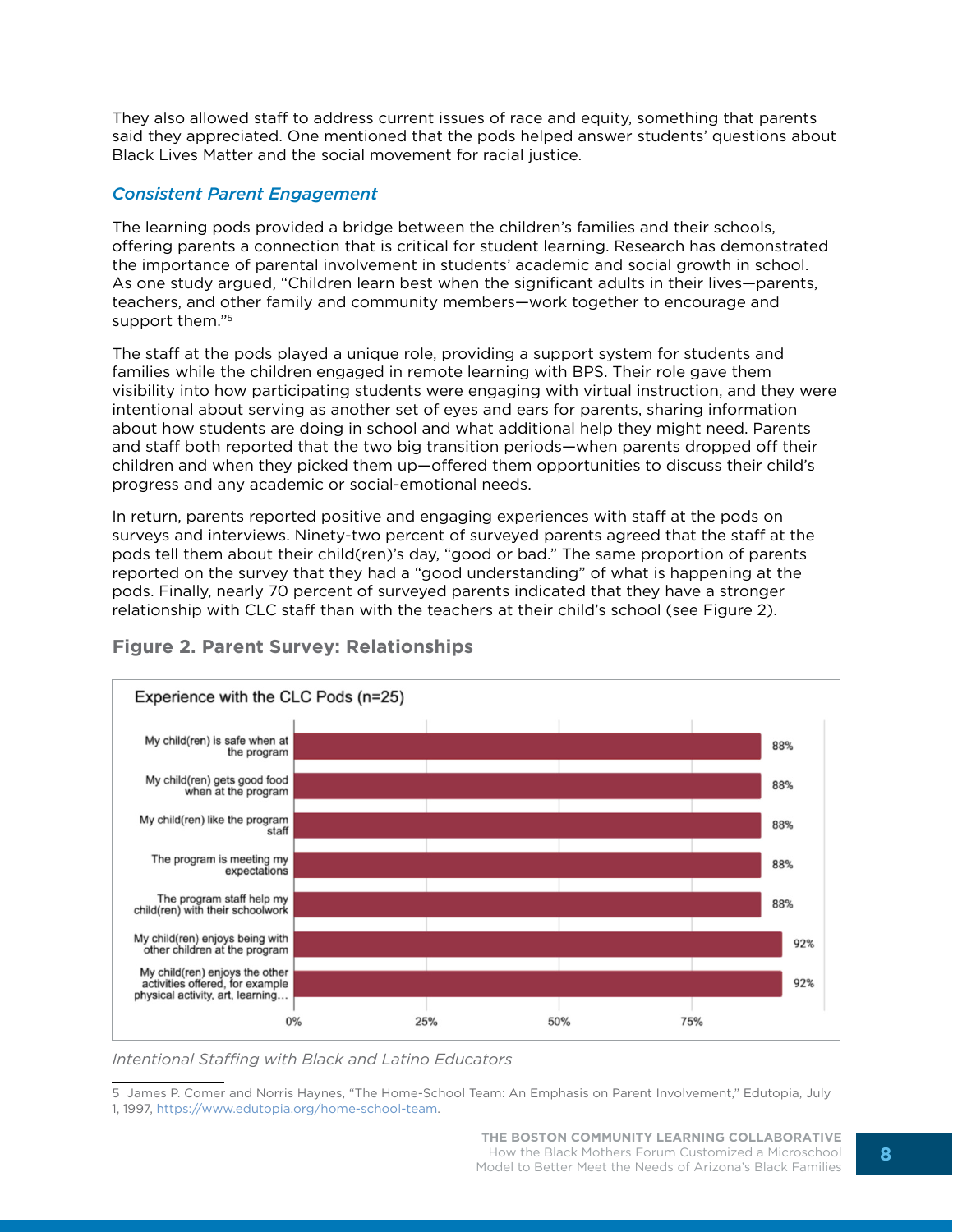Intentionally staffing the pods with educators who shared the students' racial and ethnic backgrounds helped students and families feel more welcomed and connected. The response to the staffing configuration of the pods from the parents and students was overwhelmingly positive. Within the pods themselves, 96 percent of surveyed parents said that it was important for their children to see themselves in their teacher with respect to race, ethnicity, and language (see Figure 2). Parents and students reported that shared racial identity bolstered self-esteem and strengthened connections between the students and the staff.

"I do think that it is important for [students] to see staff that are also representative of themselves," one parent said.

Students also mentioned that interacting with Black and Latino staff was different from their experience in BPS and something that brought a level of familiarity and comfort.

"I feel like I fit in more because even the teachers as well, they're the same ethnicity or they might be the same race or color as me and I feel like that makes me more comfortable," one student said during a focus group.

Hiring staff who spoke Spanish helped instill a deep sense of belonging. One staff member described the impact of greeting a student with a simple Spanish greeting: "Señor, what's up?" The staff member said, "I can just see that sense of comfort. He's comfortable around us, the way he talks, he jokes with us."

Parents also developed deeper connections with pod staff who shared their language. "I've had parents that ask us, 'Do we want to keep the kids here overnight?' or 'They don't want to come home, they love it here,'" another staff member said. "I feel like it's been helpful for those families who don't always have the opportunity to communicate with a person who speaks their language."

In end-of-year surveys, students reported on a four-point scale that the program helped them academically (3.3), made them feel engaged (3.2), or challenged them (3.01; see Figure 3). Lower ratings for opportunities to show leadership may reflect the fact that the pods' schedule was fairly structured around daily virtual instruction, with little time for students to explore different leadership opportunities or take the lead on a project. These results also indicate that the program may have room to improve in giving students more agency.



### **Figure 3. Engagement in Activities & Learning**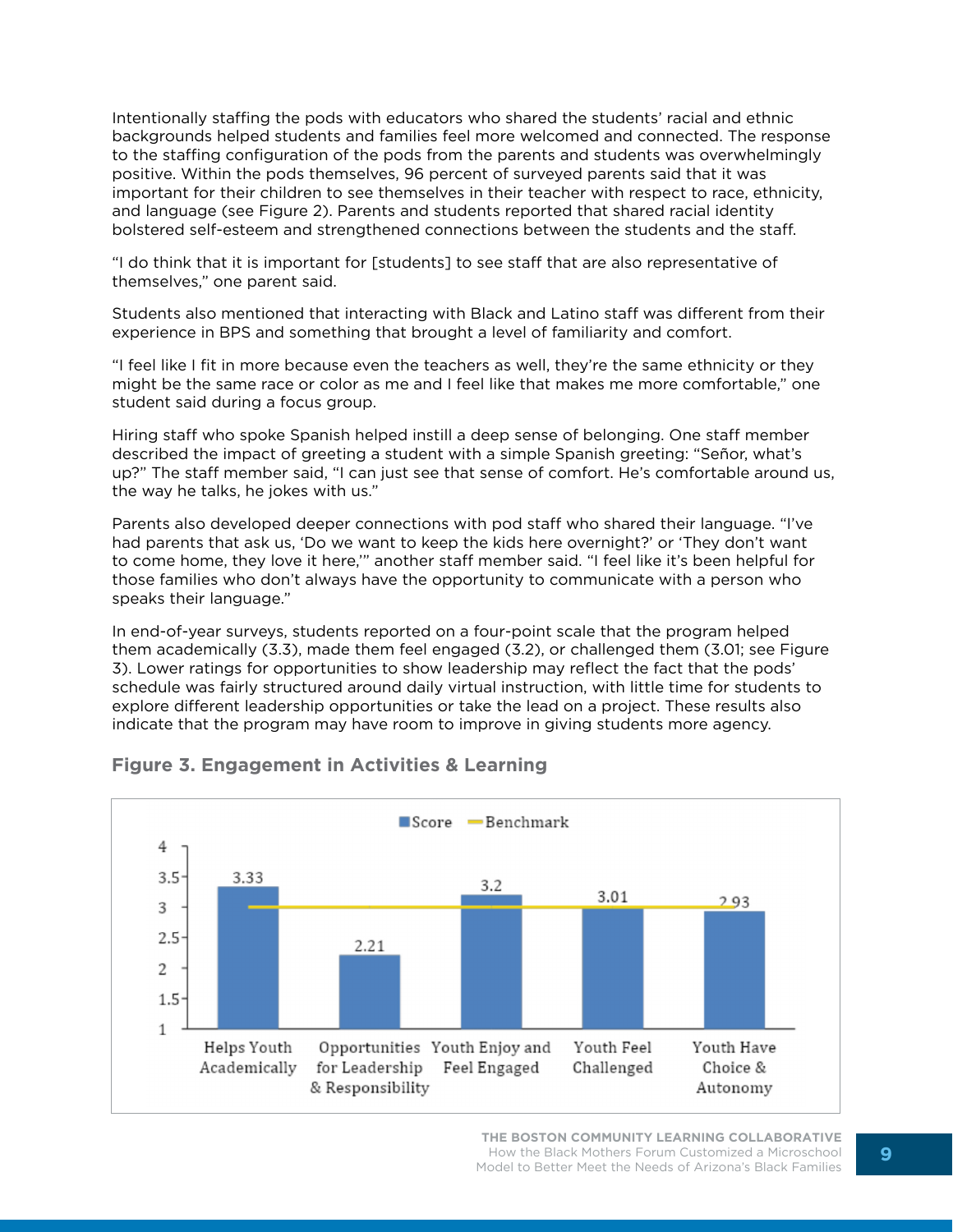#### *Low Attendance*

Parents reported in surveys and interviews that they found their children benefited in their academics from the in-person learning and support of the pods. Of the surveyed parents, 60 percent thought their child was attending BPS online classes more than before they had access to the pods.

Despite these positive experiences with the pods, the average daily attendance rate was relatively low. The attendance rate for the pods overall was 48 percent, meaning that students attended their scheduled days at the pods slightly less than half the time.6 This rate is well below the 69 percent attendance rate for all 160 full-day and after-school YMCA programs during the same year (for this study, we did not have any comparable data for the other pods alone during the year; Boston After School and Beyond [BASB], the organization that collects and reports this information, did not disaggregate results for pods/school-day programs from after-school programs).

There are a few things to consider when interpreting the attendance data for this study. First, it is important to keep this rate within the context of the voluntary nature of the pods and how parents/caregivers may have used them strategically to support their students. Pod attendance is not the same as BPS attendance, because even if a student was not in the pod, they may still have participated in virtual instruction elsewhere. Because of student privacy laws, CLC staff and researchers were not able to access participating students' BPS attendance records.

Other factors may have also influenced the attendance rate. Some of the students in the pods went to charter or private schools that had hybrid schedules during the 2020–21 school year, which may have taken them out of the pods to attend school. According to the YMCA, sometimes students stayed home to do remote learning because their parents had a day off from work or worked only half a day. In those cases, parents wanted their children home to do remote learning together. Finally, students may have been marked absent if they stayed home because they had contact with someone with COVID-19 and couldn't attend. In addition, according to BASB, some of the students may have been participating in other in-person programs, which may have affected their attendance at the pods.

## **Conclusion**

When learning pods first came into public consciousness across the United States in 2020, they were mostly associated with wealthy families who could afford to hire their own teachers for their children during the pandemic. Organizations like the CLC changed the discourse on pods from an exclusionary benefit to a necessary resource accessible to needy families. In addition, the CLC used the opportunity of the pandemic to provide not only a space to learn but also a space to implement ideas they had discussed in their "Moonshot" conversations, including adding approaches to teaching and learning that would be beneficial specifically to the success of Black and Latino students. This included hiring staff who reflected the student population, which is largely Black and Latino, as well as creating a curriculum with a focus on family engagement and whole-child enrichment.

"This is what we want to see happening in Boston Public Schools in terms of who's leading the work, who's in front of kids, the type of curriculum that's used, the affirmation of identity in the valuing of Black and Latino children and what does that look like, what kinds of activities,

<sup>6</sup> The daily attendance numbers were calculated by dividing days present by scheduled days. Some students were signed up to attend the pod for five days a week, while others for just a few days a week. In addition, some students started when the pods began in October 2020, while others started later in the year. Thus, if a student was not scheduled for a certain day and did not come to the pod, they were not marked absent.